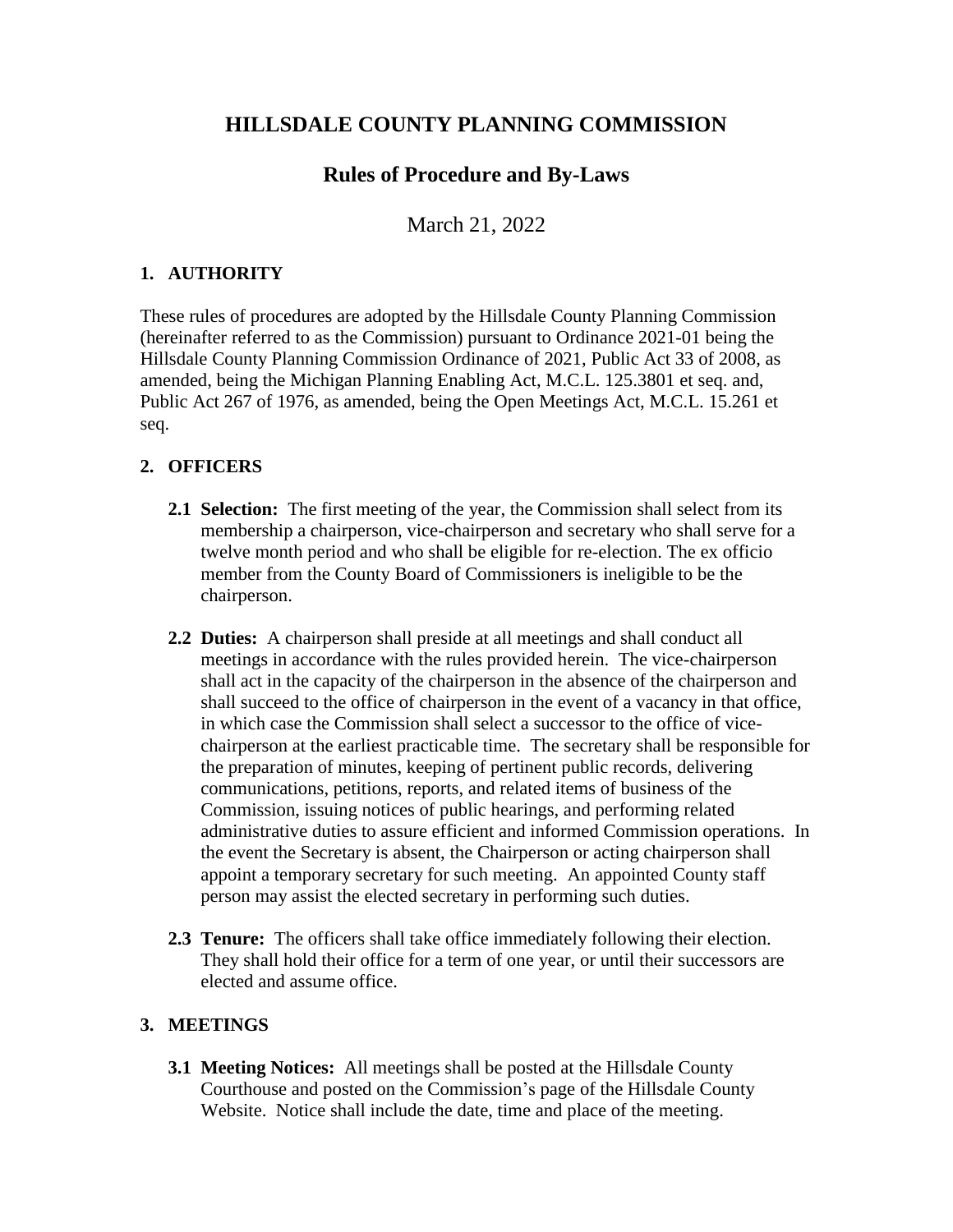- **3.2 Regular Meeting:** Regular meetings of the Commission shall be held quarterly (at least four times per year) at the Hillsdale County Office Building or at a location to be determined by the Commission and accessible to the public. The dates and times shall be posted at the County Courthouse and a notice shall be published in accordance with the Open Meetings Act. Any changes in the date or time of the regular meetings shall be posted and noticed in the same manner as originally established. When a regular meeting date falls on or near a legal holiday, the Commission shall select suitable alternate dates in the same month, in accordance with the Open meetings Act.
- **3.3 Special Meetings:** A special meeting may be called by two members of the Commission upon written request to the Secretary or by the Chairperson. The business, which the Commission may perform, shall be conducted at a public meeting of the Commission held in compliance with the Open Meetings Act. Public Notice of the time, date, and place of the special meeting shall be given in a manner as required by the Open meetings Act, and the Secretary shall send written notice of a special meeting to commission members not less than 48 hours in advance of the meeting.
- **3.4 Quorum:** In order for the Commission to conduct business or take any official action, a quorum consisting of 5 of the voting members of the Commission shall be present. When a quorum is not present, no official action, except for closing of the meeting may take place. The members of the Commission may discuss matters of interest, but can take no action until the next regular or special meeting. All public hearings without a quorum shall be scheduled for the next regular or special meeting and no additional public notice is required provided the date, time and place is announced at the meeting.
- **3.5 Attendance:** Commission members are expected to attend all regular and special meetings. Official attendance shall be taken at each meeting by the Commissions' Secretary or appointed County staff. Any Commission member missing three (3) consecutive regular meetings or any four (4) regular meetings in any twelve (12) month period may be expelled from the Commission and a registered letter sent to the expelled Commission member stating the reason for expulsion.
- **3.6 Hearings:** Hearings shall be scheduled and due notice given in accordance with the provisions of the acts and ordinance cited in Section 1. Public hearings conducted by the Commission shall be run in an orderly and timely fashion. This shall be accomplished by the following procedure:

#### **OPENING OF HEARING (Chairperson)**

A. Official opening announcement, indicating basic nature of request, citing public notice in official newspaper and notification of neighboring properties (if applicable).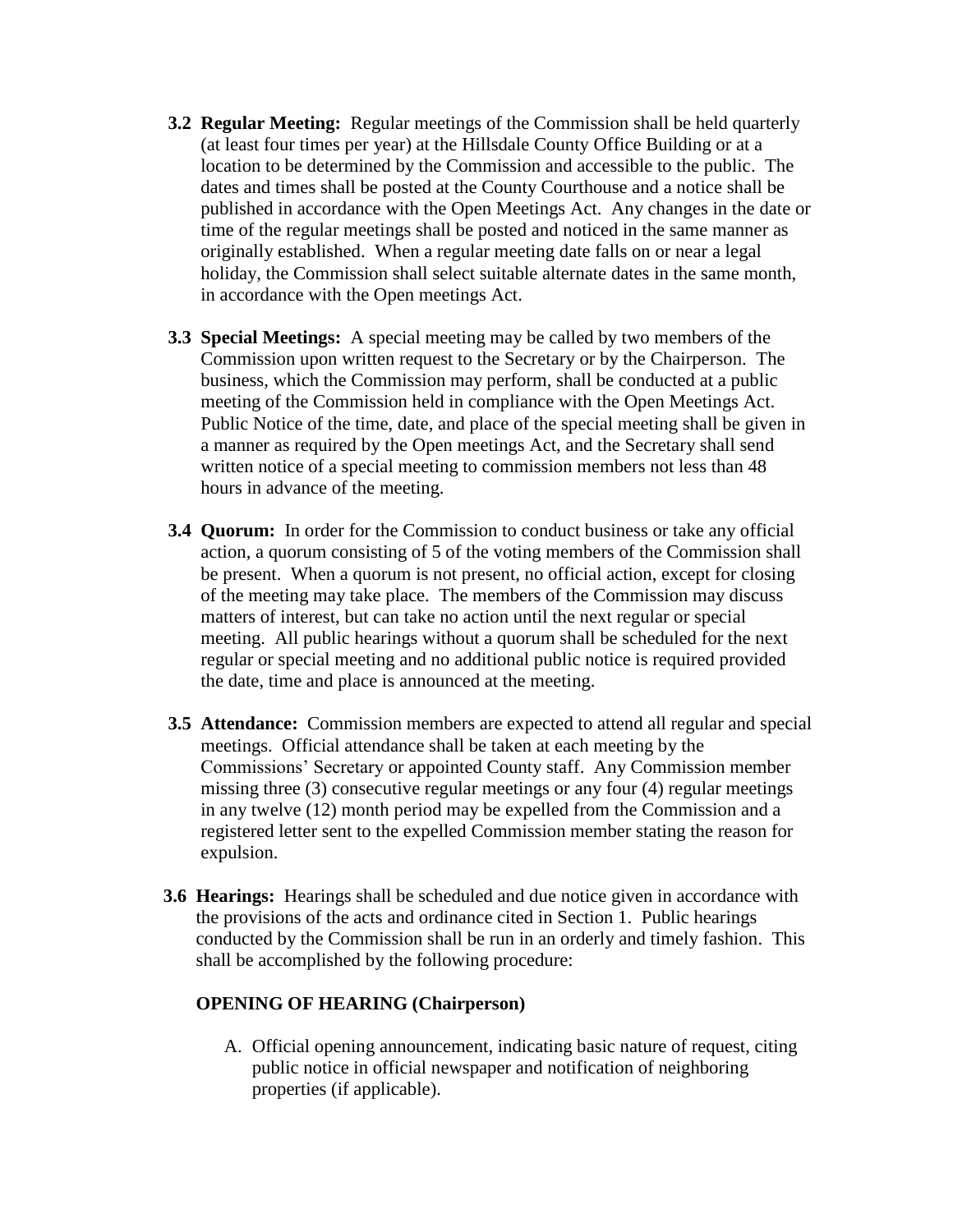- B. Announce order of hearing which is as follows:
	- (1) Explanation of request as received by community.
	- (2) Review and recommendation by planner/professionals.
	- (3) Comments and explanations by applicant.
	- (4) Questions by Commission/Board.
	- (5) Responses by professionals and/or applicant.
	- (6) Opening of hearing for public comments.
	- (7) Close hearing to public comments.
	- (8) Consideration of action by Commission/Board.
- C. Announce that all comments will be addressed to the Chair. Each person will be given an opportunity to be heard; second comments will not be permitted until every person has had the chance to speak for the first time. In the interest of fairness to the public, ask that statements from the floor be as concise as possible. The Chair reserves the right to terminate a presentation or ask for a summation if comments become excessively repetitive or stray from the issues at hand. (For large hearings, a time limit should be established.)
- D. Indicate that at all times during the hearings the Chair expects courtesy of all participants. (It is imperative that all decisions be based upon "findings of fact". Controversial hearing which allow catcalls, booing or votes of the public can be seriously challenged by an aggrieved party as being an emotional decision rather than one based upon proper facts and accepted principles of planning.)

#### **PRESENTATION OF PROPOSAL**

The following procedures assume that an application has been received which provides all necessary information and documentation. Such applications must be received within 14 (fourteen) days prior to the meeting to provide sufficient leadtime for proper review by all necessary staff and board members involved prior to the hearing.

- A. Presentation by municipal advisors (Staff/Consultant):
	- (1) Compliance with local ordinances and requirements
	- (2) Conformance with desirable and established principles of development
	- (3) Conflicts and discrepancies
	- (4) Recommendations
	- (5) Questions from Commission/Board for reasons of clarification
- B. Presentation by applicant (applicant):
	- (1) Brief review of project proposal.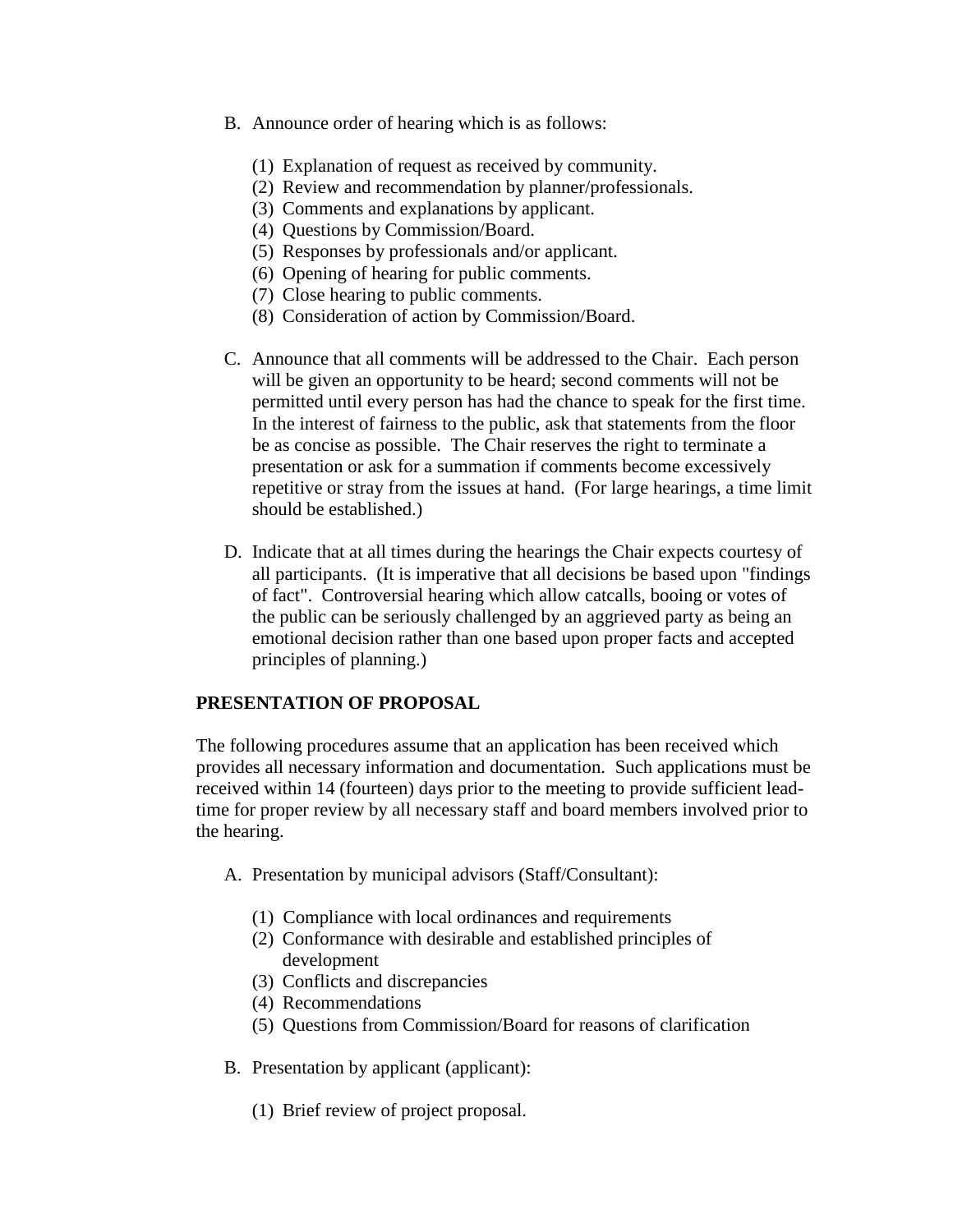- (2) Response to questions raised by municipal advisors.
- (3) Questions by Commission/Board.
- (4) Statement for record of any changes to proposal which will be made to correct problems noted.

#### **OPENING OF HEARING TO FLOOR**

At this point the public will have a more definitive explanation of the proposal together with any potential amendments/alternatives.

- A. (Chairperson) Announce opening of hearing for public comments with reminder that all comments and questions will be addressed to the Chairperson, any time limits and the order imposed, and that secondary comments will be received after every person has had the opportunity to be heard for the first time.
- B. Indicate that once a person has been recognized by the Chair they shall stand, give their name and address and a concise statement of their questions and/or concerns.

(In well-attended hearings, groups in attendance should be encouraged to be represented by a spokesperson(s). When individual time limits have been imposed, the Chairperson reserves the right to limit the amount of time allocated to each speaker.

- C. The Chairperson may elect during the course of public comments to obtain brief answers from its municipal advisors, or the applicant, if such comments may expedite the hearing.
- D. Receive for the official record any letters and/or petitions received by the municipality regarding the matter. Read and/or summarize these materials.
- E. Close the hearing to public comment following completion of public participation.

#### **CONSIDERATION OF MATTER BY COMMISSION/BOARD**

- A. Commission/Board members, when recognized, may continue discussion and seek additional information from others in attendance (through the Chairperson).
- B. Typically four courses of action are open to the Commission/Board:
	- (1) Approval.
	- (2) Approval with conditions.
	- (3) Denial.
	- (4) Tabling/Adjournment to future meeting.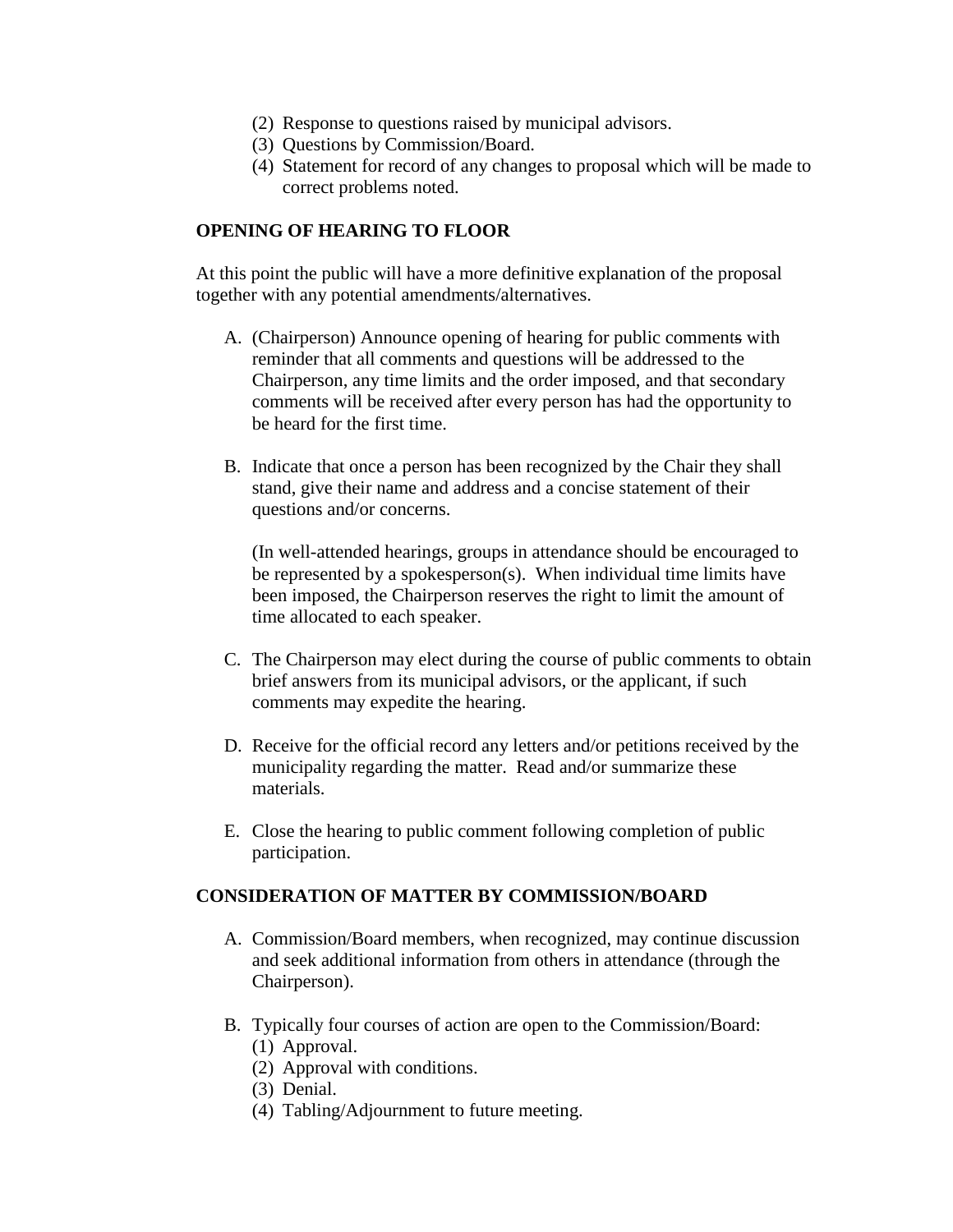Motions for any approvals or denials should include reasons for such actions. Motions for tabling to adjournment should also include reasons and the date, time and place the matter will be further considered. Adjournment is normally used for continuation of a hearing without having to re-advertise.

- **3.7 Motions:** Motions shall be restated by the Chairperson before a vote is taken. The name of the maker and supporters of the motions shall be recorded.
- **3.8 Voting:** An affirmative vote of the majority of the Commission members present shall be required for the approval of any requested action or motion placed before the Commission. Voting shall ordinarily be voice vote, provided however that a roll call vote shall be required if requested by any Commission member or directed by the Chairperson. All members of the Commission including the chairperson shall vote on all matters, but the Chairperson shall vote last. Any member may be excused from voting only if that person has a bona-fide conflict of interest as recognized by the majority of the remaining members of the Commission. Any member abstaining from a vote shall not participate in the discussion of that item.
- **3.9 Order of Business:** A written agenda for all regular meetings shall be prepared as follows. The order of business shall be:
	- Call to Order Roll Call Public Comments Correspondences Approval of Minutes Approval of Agenda Public Hearings Unfinished Business New Business Any other Business/on-going business Public Comment Adjournment

A written agenda for special meetings shall be prepared and followed; however the form as enumerated above shall not be necessary.

- **3.10 Rules of Order:** All meetings of the Commission shall be conducted in accordance with generally accepted parliamentary procedure.
- **3.11 Notice of Decision:** A written notice containing the decision of the Planning Commission will be sent to petitioners and originators of a request.